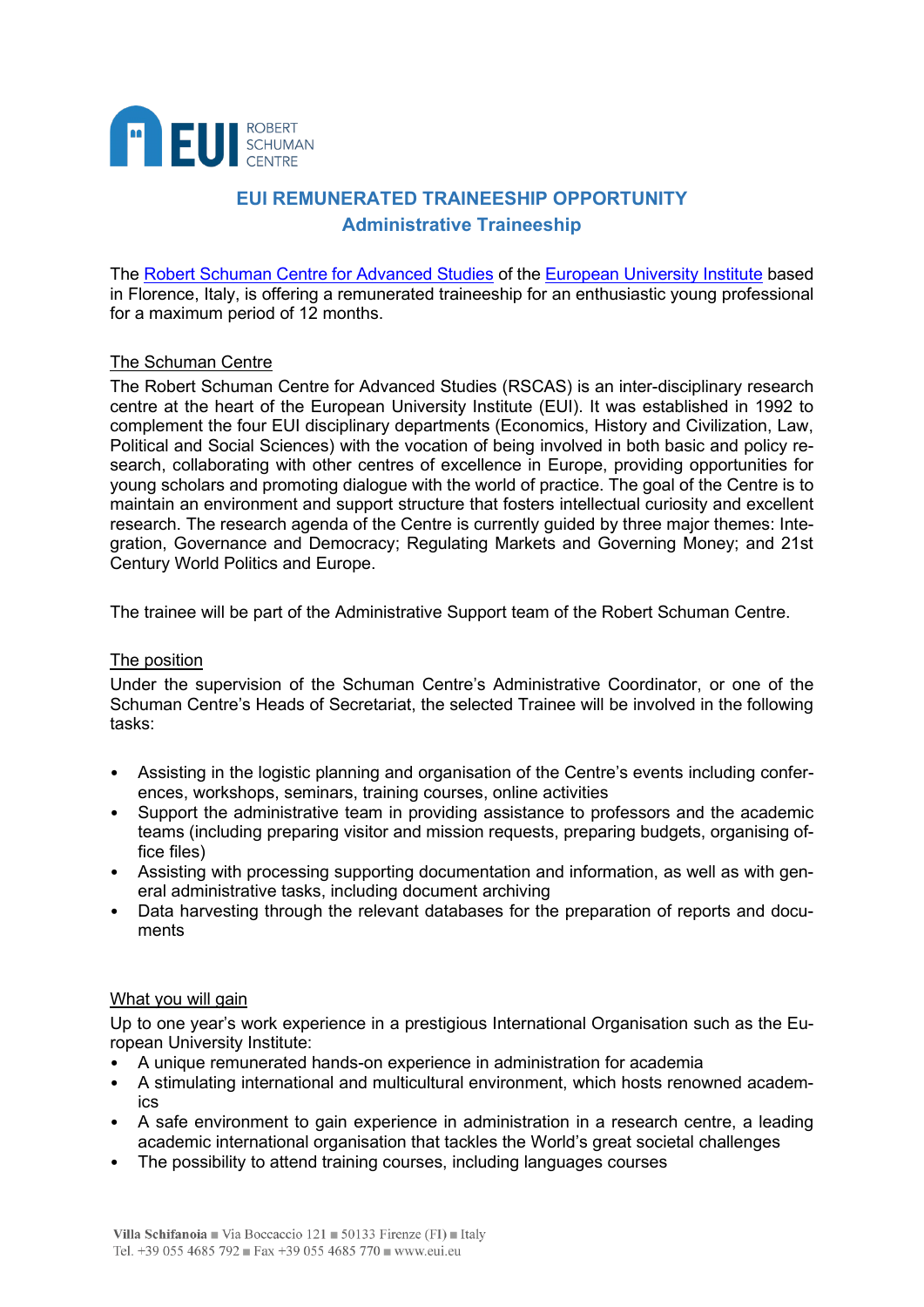Type and Duration

- 12 months (with 3 months probationary)
- Full time (Monday to Friday; 8 hours/day)
- Start of the traineeship: **1 September or 1 October 2022**

## Conditions for Eligibility

Candidates must:

• Be nationals of a European Union member state, or of a candidate country which benefits from a pre-accession strategy; In accordance with **President's Decision no.10/2022**, Ukrainian nationals are also eligible to apply;

#### AND

- Be studying for a first (post-secondary education) degree and be in the process of obtaining the qualification; OR
- Be involved in a vocational training programme; OR
- Have obtained the above qualification no longer than 18 months prior to the beginning of the traineeship;

#### AND

• Have a good knowledge of one of the EUI's official languages and a satisfactory knowledge of another language, taking into account that English, French and Italian are the main working languages at the Institute.

All rules governing the traineeship refer to the [President's Decision no.39/2013.](https://www.eui.eu/Documents/AboutEUI/JobOpportunities/Dec39-Traineeships.pdf)

IMPORTANT: Please note that persons who do not meet the conditions above should not apply and may not receive any response if they choose to do so.

#### **Benefits**

- Maintenance grant of 1.380 Euros per month;
- A discount of 40% for one lunch per day at the EUI canteen;
- Remunerated trainees recruited from outside Florence are entitled to reimbursement of travel expenses actually incurred at the beginning and the end of the traineeship;
- Language courses;
- Access to EUI facilities: [Library,](https://www.eui.eu/en/services/library) Reading Rooms, [Language Centre,](https://www.eui.eu/en/services/academic-service/language-centre) Cafeterias and Canteens, Participations in the [Extracurricular Activities](https://www.eui.eu/ServicesAndAdmin/ExtracurricularActivities) and the [Public Seminars and Work](https://www.eui.eu/events)[shops;](https://www.eui.eu/events)
- Summer and winter holidays + 1 day a month.